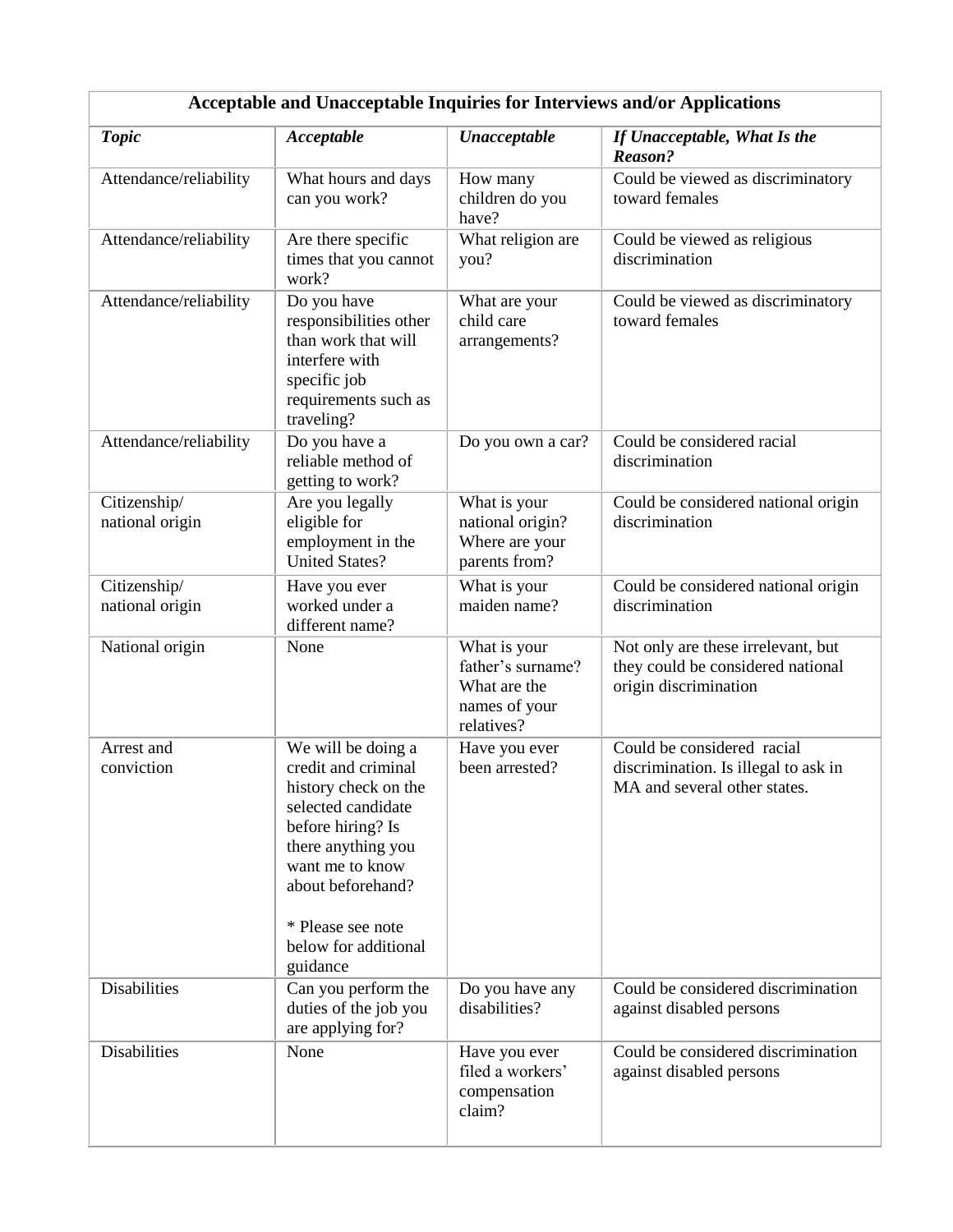| <b>Disabilities</b>              | None                                                                                                                                                                                     | Have you ever<br>been injured on<br>the job?                                                               | Could be considered discrimination<br>against disabled persons                                                                                      |
|----------------------------------|------------------------------------------------------------------------------------------------------------------------------------------------------------------------------------------|------------------------------------------------------------------------------------------------------------|-----------------------------------------------------------------------------------------------------------------------------------------------------|
| Emergency contact<br>information | What is the name<br>and address of the<br>person to be notified<br>in case of an<br>emergency?<br>(Request only after<br>the individual has<br>been employed.)                           | What is the name<br>and address of the<br>relative to be<br>notified in case of<br>an emergency?           | Could be considered national origin<br>discrimination and possibly could<br>violate state antidiscrimination laws<br>relative to sexual orientation |
| Credit record                    | None                                                                                                                                                                                     | Do you own your<br>own home?                                                                               | Irrelevant and could be considered<br>racial discrimination                                                                                         |
| Credit record                    | Credit references<br>may be used if in<br>compliance with the<br><b>Fair Credit Reporting</b><br>Act of 1970 and the<br><b>Consumer Credit</b><br><b>Reporting Reform</b><br>Act of 1996 | Have your wages<br>ever been<br>garnished?                                                                 | Irrelevant and could be considered<br>racial discrimination                                                                                         |
| Credit record                    | None                                                                                                                                                                                     | Have you ever<br>declared<br>bankruptcy?                                                                   | Irrelevant and could be considered<br>racial discrimination                                                                                         |
| Military record                  | What type of<br>education, training<br>and work experience<br>relevant to job did<br>you receive while in<br>the military?                                                               | What type of<br>discharge did you<br>receive?                                                              | Irrelevant and could be considered<br>racial discrimination                                                                                         |
| Language                         | What languages do<br>you speak and write<br>fluently? (if the job<br>requires additional<br>languages)                                                                                   | What is your<br>native language?<br>How did you learn<br>to read, write or<br>speak a foreign<br>language? | Could be considered national origin<br>discrimination                                                                                               |
| Organizations                    | Inquiry into an<br>applicant's<br>membership in<br>organizations that the<br>applicant considers<br>relevant to his or her<br>ability to perform job                                     | List all clubs,<br>societies and<br>lodges to which<br>you belong.                                         | Could be considered racial or<br>national origin discrimination                                                                                     |
| Race or color                    | None                                                                                                                                                                                     | Complexion or<br>color of skin.                                                                            | Could be considered racial or<br>national origin discrimination                                                                                     |
| Weight, height, eye<br>color     | Only if there is a<br>bona fide<br>occupational<br>qualification                                                                                                                         |                                                                                                            | Could be considered racial or<br>national origin discrimination                                                                                     |